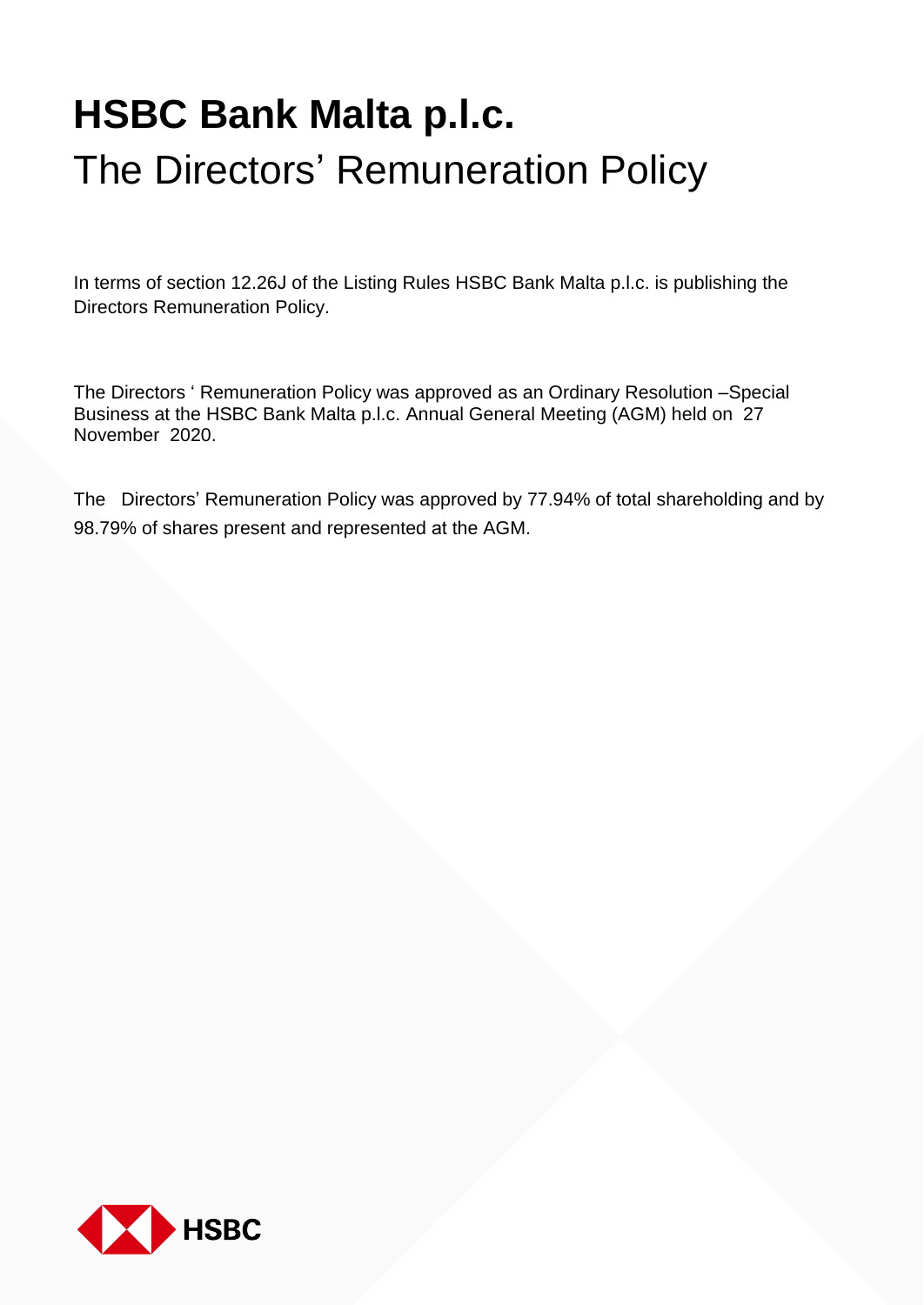# **The Directors' Remuneration Policy:**

# **Introduction**

Pursuant to Chapter 12 of Listing Rules issued by the Listing Authority as amended to transpose the provisions of the Shareholders' Rights Directive (EU 2017/828), frequently referred to as "SRDII", HSBC Bank Malta p.l.c. (the 'Company') is formally establishing a Directors' Remuneration Policy (the 'Policy').

The Bank's Remuneration and Nomination Committee ('RemNom') has drawn up this Policy. The Policy formalises the practice that has been adopted by the Company over the years. The scope of this Policy is to contribute to the business strategy, long-term interests and sustainability of the Company and hence it is linked to long-term objectives.

The Policy was then considered and approved by the Company's Board of Directors and is being submitted to the Company's Shareholders for their consideration, and if deemed appropriate, approved at the forthcoming Annual General Meeting ('AGM'). Upon approval, the Policy, together with the date of approval and the results of the vote, will be published on the Company's website on www.hsbc.com.mt. The Policy shall remain available on the Company's website as long as it is applicable.

The Policy and its implementation shall be reviewed regularly by RemNom. Any material amendments to the Policy shall be submitted to a vote by the General Meeting of the Company before their adoption, and in any case at least every four years.

The Company's Board is of the opinion that there is no risk of a conflict of interest in RemNom drawing up this Policy, as it is being submitted to the Company's General Meeting for their consideration and approval. Moreover, Shareholders shall approve the maximum annual aggregate emoluments of the Directors, as well as any increase of such emoluments, at the General Meeting.

It has always been the practice to appoint the Company's Chief Executive Officer ('CEO') as an Executive Director on the Company's Board. Hence, the CEO falls under Section One of the Policy.

The Policy is divided into three separate Sections covering provisions relating to:

- Executive Directors, that is those Directors who are involved in the daily running of the Company;
- Non-Executive Directors; and
- provisions common to all Directors.

# **Section One – Provisions Applicable to Executive Directors**

# **1. Distinction between a Director's Salary and Board Fees**

This Policy distinguishes between what Executive Directors earn by way of their salaried job in the Company and what they earn by virtue of holding a directorship on the Company's Board. This reflects what is stated in Article 69 of the Company's Articles of Association, that any remuneration paid to any Director by virtue of his holding a salaried office with the Company shall not be deemed to form part of a Director's emoluments that require the AGM's approval.

## **2. Non-Entitlement to Any Board Fees**

Notwithstanding anything contained in this Policy, Executive Directors shall not be entitled to any Board fees, either for sitting on the Company's main Board or any of its Committees, or for sitting on any other board of an HSBC Group entity.

## **3. Executive Directors' Reward Package as Salaried Employees**

Executive Directors shall not be entitled to any increased pay and enhanced employment conditions by virtue of their appointment as Directors of the Company.

Executive Directors' reward package as salaried employees shall be regulated in terms of the Company's Remuneration Policy applicable to all other employees. This in itself shows the large extent to which the pay and employment conditions of the employees of the Company were taken into account when establishing this Policy.

The reward package comprises three key elements:

- Fixed Pay;
- Variable Pay; and
- Other Benefits

Fixed Pay reflects the individual's role, experience and responsibility. It comprises the base salary and in some cases a fixed pay allowance and/or a contribution to the Employees' Pension Scheme.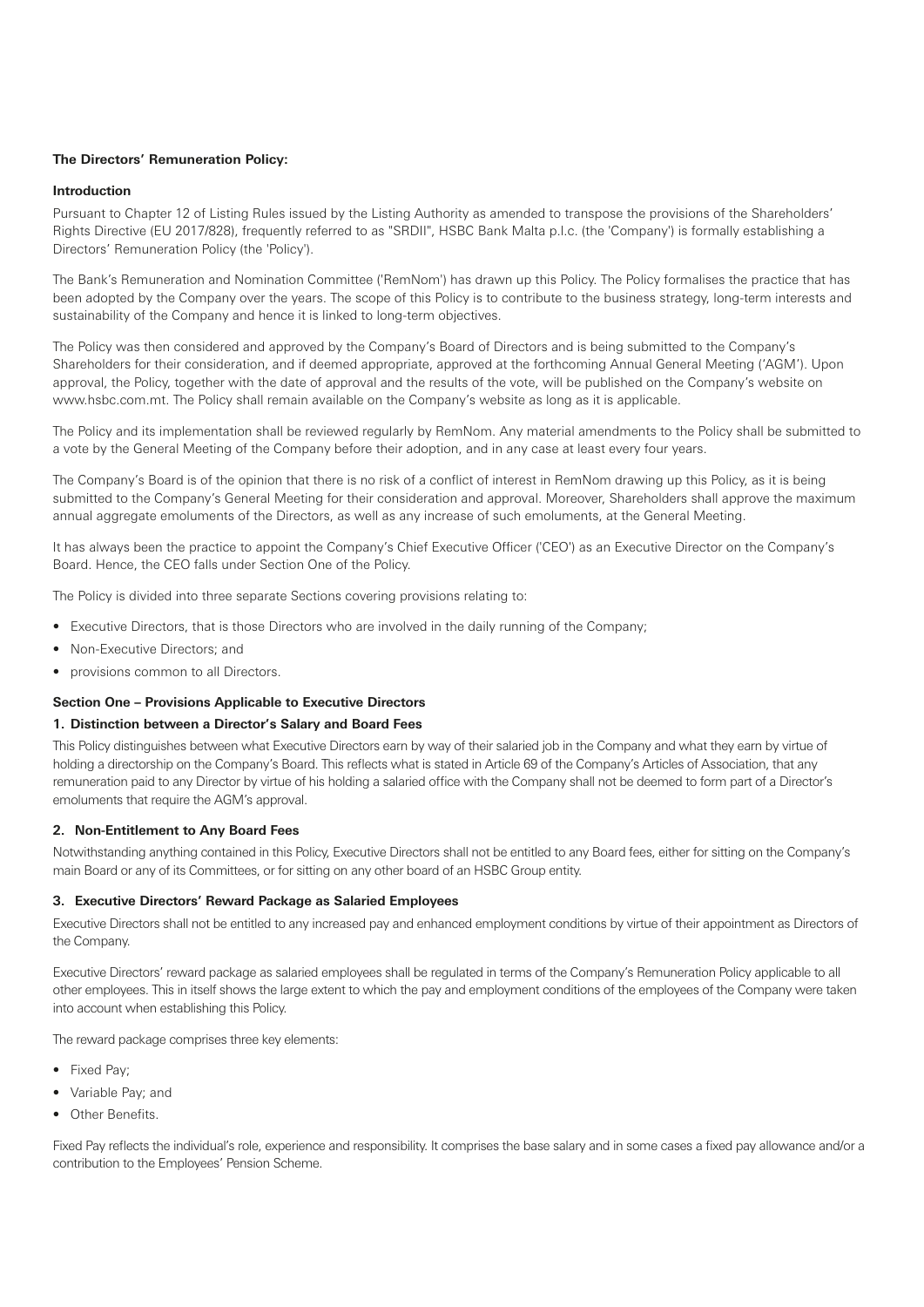Variable Pay awards are made to drive and reward performance against annual financial and non-financial measures and adherence to HSBC values that are consistent with the medium-to-long term strategy and aligned to stakeholder interests. Variable Pay may not exceed 100% of the Fixed Pay. Variable Pay is delivered in the form of cash and shares in HSBC Holdings plc. The award of Variable Pay is discretionary, and is determined and paid in line with Company policies and procedures. The Company assesses its employees' performance through the Performance Management Process, including that of the Executive Directors.

Performance targets are set annually for each individual Executive Director, which take into account the economic environment and the Company's strategic priorities and risk appetite. Performance is assessed on a regular basis throughout the year. Employees are assigned an annual performance rating based on a four-point scale. Employees also have a separate HSBC values four-point scale rating that influences their overall performance rating. Thus, individual performance is based on what is achieved as well as how it is achieved, as the Company believes that including both of these perspectives contributes to the long-term sustainability of the business.

Executive Directors' performance targets are set by their Line Managers. In the case of the CEO's objectives, these are set by his Line Manager in accordance with the guidance provided by HSBC Group. Their annual performance outcome together with their Variable and Fixed Pay recommendation will be subject to RemNom's favourable recommendation and Board's approval.

In addition, Executive Directors are deemed to be Material Risk Takers ("MRTs") in terms of Regulatory Technical Standard EU 604/2014. MRTs' Variable Pay may be subject to deferral, where appropriate, vesting over a period of 5 years. Variable Pay will be subject to clawback. It may also be subject to malus which allows unvested/unpaid deferred awards to be reduced or cancelled if warranted. Where Variable Pay for MRTs is more than EUR100,000 (or as per the applicable regulation) or for lower values where Variable Pay is greater than 33% of Total Compensation, a minimum of 50% of the awards are made in HSBC Holdings plc shares.

Benefits take account of local market practices. They may include the provision of long-service bonus, retirement bonus, medical insurance, health assessment, life and personal accident assurance, and the payment of fees for tax computation assistance, where appropriate.

With effect from Financial Year 2020, the Remuneration Report published by the Company in its Annual Report shall be drawn up in line with the requirements of Appendix 12.1 of the Listing Rules and other applicable regulations.

## **4. External Directorships**

Executive Directors may accept appointments as non-executive directors of companies that are not part of HSBC Group if so authorised by either the Board or RemNom.

Any remuneration receivable in respect of an external appointment of an Executive Director, where such an appointment has been made on behalf of the Company or HSBC Group, is normally paid to the Company, unless otherwise approved by the Board or RemNom.

#### **Section Two – Provisions Applicable to Non-Executive Directors**

### **5. Board and/or Committee Fees**

Non-Executive Directors shall only be entitled to Board and/or Committee fees and shall not be entitled to any additional allowances.

On an annual basis RemNom reviews management's proposal in respect of Board and/or Committee fees. The objective of this review is to ensure that individuals of the appropriate calibre are able to be appointed or retained. Said fixed fees are recommended by RemNom for Board's approval, after taking into account interalia:

- fees paid by other HSBC Group sites similar to the Company, as recommended by an HSBC Group Remuneration Committee;
- fees paid to Directors in the local financial market;
- the continued increase in the level of Directors' responsibilities in the context of a Listed and Regulated Entity;
- the fact that the Company is deemed to be a systemically important bank within Malta;
- the need to enable the Company to continue to attract and retain the highest quality of Directors, while avoiding paying more than is necessary to secure the individuals with the appropriate skills and qualities;
- the effect of implementation of the multiple directorships rule under the Banking Act;
- the increase in the amount of time commitment required of Directors, including time dedicated for training; and
- the role held in the respective Committees by the Member.

In their recommendation to the Board, RemNom shall be guided exclusively by the best interests of the Company.

Moreover, in line with best practice Non-Executive Directors' individual performance is reviewed on an annual basis by the Chairman of the Company.

## **6. Shareholders' Approval of Aggregate Emoluments**

In terms of Article 69 of the Company's Articles of Association, a resolution passed at the General Meeting shall establish the maximum annual aggregate emoluments, as well as any increase of such emoluments, excluding any remuneration paid to a Director by virtue of holding a salaried office with the Company. This addresses any perceived conflict of interest issues in relation to the said remuneration.